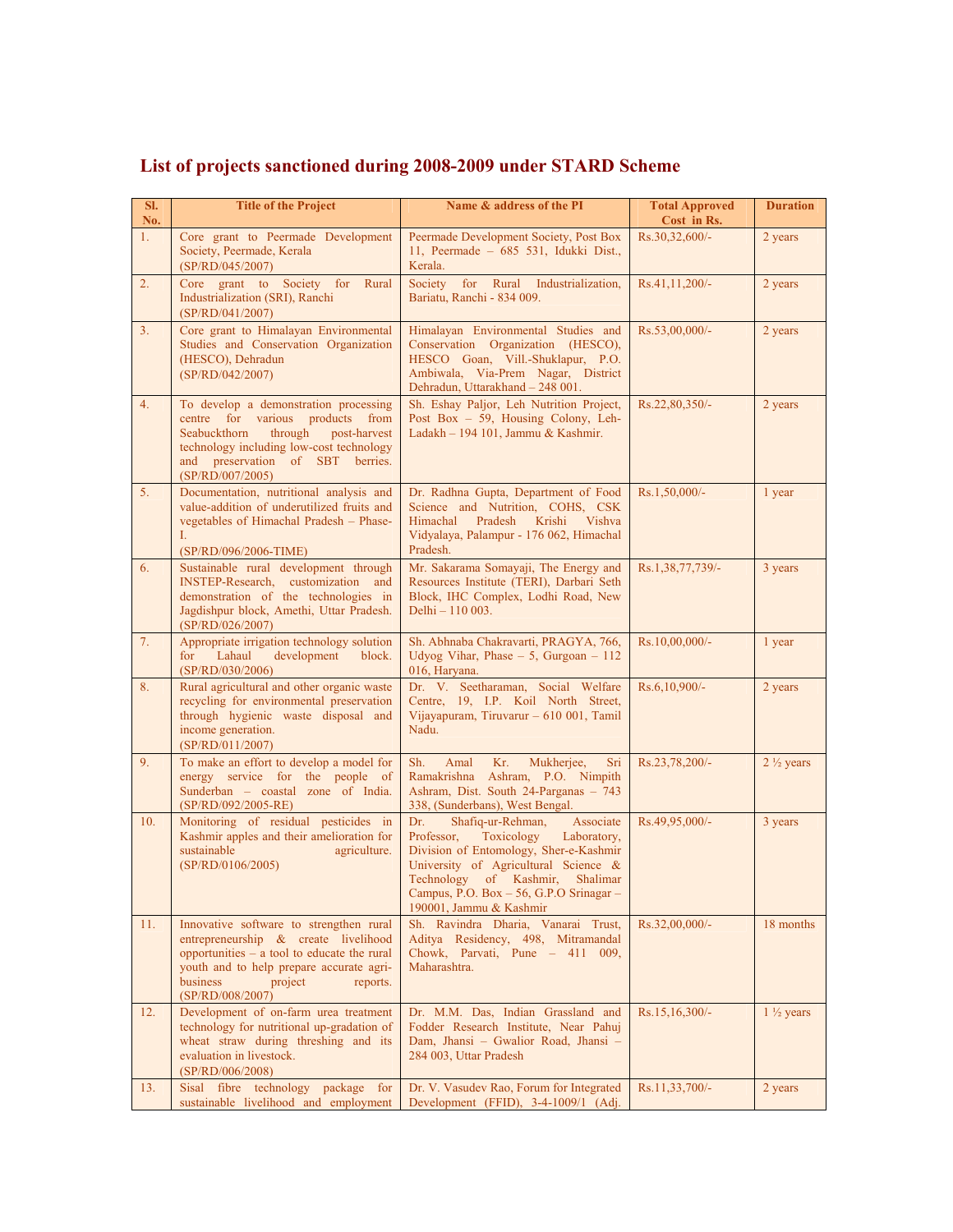|     | generation in rural areas of drought prone<br>Mahaboobnagar District, Andhra Pradesh.<br>(SP/RD/016/2007)                                                                                                                               | To Bus Depot), Barkatpura, Hyderabad -<br>500027, Andhra Pradesh.                                                                                                          |                |         |
|-----|-----------------------------------------------------------------------------------------------------------------------------------------------------------------------------------------------------------------------------------------|----------------------------------------------------------------------------------------------------------------------------------------------------------------------------|----------------|---------|
| 14. | Demonstration, value addition<br>and<br>upgradation of traditional wild edible<br>products for sustainable livelihood in<br>Kedarnath valley of Uttarakhand.<br>(SP/RD/028/2007-TIME)                                                   | Dr. R. K. Maikhuri, G. B. Pant Institute of<br>Himalayan<br>Environment<br>and<br>Development, Garhwal unit, P.Box No.<br>92, Srinagar (Garhwal)- 246 174,<br>Uttarakhand. | Rs.13,84,456/- | 3 years |
| 15. | Towards understanding vermin-compost<br>technology analysis, experimentations and<br>standardization<br>$\sigma$<br>practices.<br>(SP/RD/009/2007)                                                                                      | Dr. A.C. Gaur, Human Development<br>Society, 27 - O, Pocket II, MIG Complex,<br>Mayur Vihar, Phase III, Delhi - 110 096.                                                   | Rs.17,59,380/- | 3 years |
| 16. | To promote sustainable<br>livelihood<br>strategies in the rural areas by introducing<br>scientific<br>integrated<br>intervention.<br>(SP/RD/075/2006)                                                                                   | Sh. Sanjay Rautela, Devoted Organization<br>for Reforming Environment (DORE),<br>$196 - B$ ,<br>Khari<br>Bazar,<br>Ranikhet,<br>Uttarakhand - 263 645.                     | Rs.5,79,000/-  | 2 years |
| 17. | Core grant to Mitraniketan, Kerala.<br>(SP/RD/051/2007)                                                                                                                                                                                 | Sh. G. Viswanathan, Mitraniketan, P. O.<br>Vellanad, Thiruvananthapuram - 695 543,<br>Kerala.                                                                              | Rs.45,01,800/- | 2 years |
| 18. | Core grant to Shri AMM Murugappa<br>Chettair Research Centre, Chennai<br>(SP/RD/044/2007)                                                                                                                                               | Director, Shri AMM Murugappa Chettair<br>Research Centre (MCRC),<br>Taramani ,Chennai- 600113                                                                              | Rs.57,96,400/- | 2 years |
| 19. | Core grant to Vigyan Ashram, Pune,<br>Maharashtra.<br>(SP/RD/038/2007)                                                                                                                                                                  | Mr. Yogesh Kulkarni, Vigyan Ashram,<br>At. Post. Pabal District<br>Pune-412403, Maharashtra                                                                                | Rs.33,85,950/- | 2 years |
| 20. | Design of a suitable biogas plant for<br>production of methane gas under<br>climate<br>conditions<br>temperate<br>(SP/RD/032/2006)                                                                                                      | Er. Junaid Nazir Khan, Division of<br>Agriculture Engineering, Sher-e-Kashmir<br>University of Agriculture S&T, Shalimar<br>Campus, Srinagar, Kashmir- 919121              | Rs.22,60,550/- | 3 years |
| 21. | Core grant to Vivekananda Kendra -<br>NARDEP,<br>Kanyakumari<br>(SP/RD/092/2006)                                                                                                                                                        | Dr. P.Kamalasanan Pillai, Vivekananda<br>Rock Memorial and Vivekananda Kendra-<br>NARDEP, Vivekanandapuram,<br>Kanyakumari- 629702                                         | Rs.30,45,335/- | 2 years |
| 22. | Demonstration and training programme<br>for eco-friendly and sustainable integrated<br>management of major insect pests and<br>disease of Potato crop linked with income<br>employment<br>and<br>self<br>generation<br>(SP/RD/025/2007) | Dr. B.K. Dwivedi, Bioved Research and<br>Communication Centre, 103/42, Motilal<br>Nehru Road (Near Prayag Station),<br>Allahabad-211002                                    | Rs.15,09,500/- | 3 years |
| 23. | Organic Cultivation of issue culture black<br>pepper for improving the lifestyle of small<br>agriculturist of Klattapana<br>scale<br>Panchayth, Idukki District, Kerala<br>(SP/RD/004/2008)                                             | Dr.<br>Mathew<br>M.M.,<br>Peermade<br>Development Society, Post Box-11,<br>Peermade- 685531, Idukki District Kerala.                                                       | Rs.12,17,600/- | 3 years |
| 24. | Provide safe and fluoridation drinking<br>water in the affected rural area of<br>Pavagada Taluk. Pavagada Taluk<br>(SP/RD/021/2008)                                                                                                     | Sh. Vinod J., Village Education and<br>Development Society, Bellary Road,<br>Pavagada, District Tumkur,<br>Karnataka- 561202                                               | Rs.6,40,850/-  | 2 years |
| 25. | Development of human powered stone<br>breaking machine and motor driven mini<br>stone crusher.<br>(SP/RD/108/2006)                                                                                                                      | Dr, Reghu RamDas, Mitraniketan, P.O.<br>Vellanad, Thiruvananthapuram- 695543                                                                                               | Rs.8,07,050/-  | 2 years |
| 26. | Bio-pesticidal controls of red spider mite<br>(Oligonychus coffeae Nitetner) a major<br>post of Tea.<br>(SP/RD/087/2006)                                                                                                                | Dr. Tapan Kumar Deka, Jawaharlal Nehru<br>College, Boko, Kamrup, Assam-781123                                                                                              | Rs.17,25,600/- | 3 years |
| 27. | Nursery technology using biofertilizers<br>for regeneration of degraded forests and<br>wastelands<br>in<br>Karnataka<br>(SP/RD/001/2007)                                                                                                | Dr. D.J. Bagyaraj, Centre for Natural<br>Biological Resources and Community<br>Development (CNBRCD), No.41, RBI<br>Colony, Anand Nagar, Bangalore- 560024                  | Rs.11,79,000/- | 3 years |
| 28. | Development of<br>biofunctional/<br>skin<br>friendly textile.<br>(SP/RD/090/2006)                                                                                                                                                       | Dr. Amita Malik, Shriram Institute of<br>Industrial Research, 19, University Road<br>Delhi-110007                                                                          | Rs.13,13,000/- | 2 years |
| 29. | Registration of farmers varieties and<br>model mechanism for benefit sharing<br>under PPV&FR Act- Phase II                                                                                                                              | Dr. H.S. Chawla, Department of Genetics<br>& Plant Breeding, G.B. Pant University of<br>Agriculture & Technology, Pantnagar,<br>Uttarakhand-263145                         | Rs.25,37,830/- | 3 years |